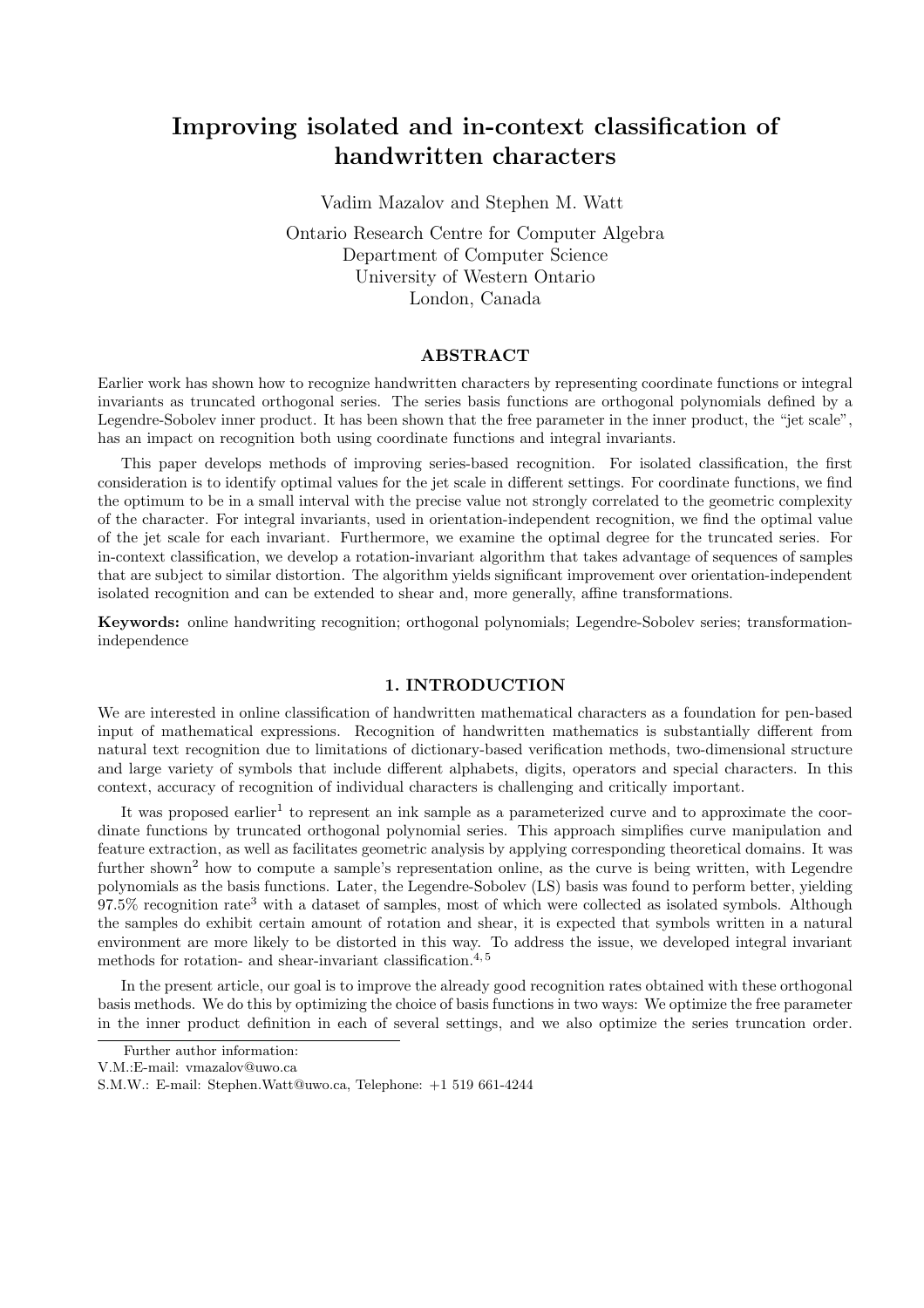Additionally, for orientation-independent recognition, we show that considering sequences of nearby characters avoids orientation ambiguities to a large extent.

We find optimal values for use with coordinate functions and with integral invariants. We minimize classification error by investigating the role of the jet scale  $\mu$  in description of coordinate and invariant functions. We also study whether there exists a dependence between *complexity* of a character and the optimal  $\mu$  in its recognition. These optimizations are directly applied in the proposed algorithm for distortion-invariant classification, taking advantage of the natural property of human handwriting – writing characters with similar transformation. Experiments are performed for the case of rotation, and a similar setting can be used for shear- and, more generally, affine-independent recognition.

Some work has been done in context-dependent recognition of handwriting, mostly relying on statistical approaches. The context-aware classification of a symbol is often represented in some sort of a joint distribution function of the character and its neighbours. For example, some authors propose<sup>6</sup> to consider substrokes in sets, rather than independently, and encode them in HMMs. To keep the model computationally feasible, a hidden Markov network is used to share states of different HMMs. A similar approach is taken elsewhere,<sup>7</sup> where the authors build trigraph models and share certain parameters between those trigraphs. Context can also be useful when dealing with ambiguous segmentation of handwritten words,<sup>8</sup> where the classification task is represented as an optimization problem in a Bayesian framework by explicitly conditioning on the spatial configuration of the characters. As cited above, the context is typically taken into account for cursive words recognition. We find context useful in a different setting – classification of well-segmented symbols, subjected to certain distortion.

The paper is organized as follows: Section 2 presents the necessary background. Section 3 describes the concepts and experimental methods for improving isolated character recognition via coordinate functions. Section 4 presents a recognition approach for in-context classification of distorted characters. Experimental results are given in Section 5. Section 6 concludes the paper.

### 2. PRELIMINARIES

The main idea of the classification methods we consider is to represent some functions in terms of an orthogonal basis and to use distance-based classification in the coefficient space.<sup>3</sup> The functions represented may be coordinate functions of an ink trace parameterized by time, arc length or affine arc length, or they may be integral invariants of these coordinates. In each case, the basis functions are degree-graded polynomials constructed to be orthogonal with respect to a Legendre-Sobolev (LS) inner product

$$
\langle f, g \rangle = \int_{a}^{b} f(\lambda)g(\lambda)d\lambda + \mu \int_{a}^{b} f'(\lambda)g'(\lambda)d\lambda.
$$
 (1)

We call these basis functions Legendre-Sobolev (LS) polynomials. Recognition is based on the distance to the convex hulls of k-nearest neighbors  $(\text{CHNN}_k)$  in the truncated series coefficient space.

The inner product (1) has one free parameter,  $\mu$ , which may be assigned any non-negative value. Because this parameter determines the relative weight of the coordinates and their derivatives (i.e. the weights in the jet space), we call  $\mu$  the *jet scale*. In earlier work,  $\mu = 1/8$  was taken as a suitable value.

The rotation-independent<sup>4</sup> and shear-invariant<sup>5</sup> algorithms compute special functions from coordinates. These functions are invariant to certain transformations and therefore describe curves in terms of values that remain relatively constant, even when samples are rotated or sheared on large angles. In rotation-independent classification,<sup>4</sup> we consider the first two invariants<sup>9</sup>

$$
I_0(\lambda) = \sqrt{X^2(\lambda) + Y^2(\lambda)} = R(\lambda),
$$
  
\n
$$
I_1(\lambda) = \int_0^{\lambda} X(\tau) dY(\tau) - \frac{1}{2} X(\lambda) Y(\lambda)
$$

where  $X(\lambda)$  and  $Y(\lambda)$  are the coordinate functions.

Even though integral invariants maybe sufficiently discriminating for certain subsets of handwritten samples (e.g. digits or Latin characters) in our dataset, we find  $I_0$  and  $I_1$  alone not to give satisfactory performance on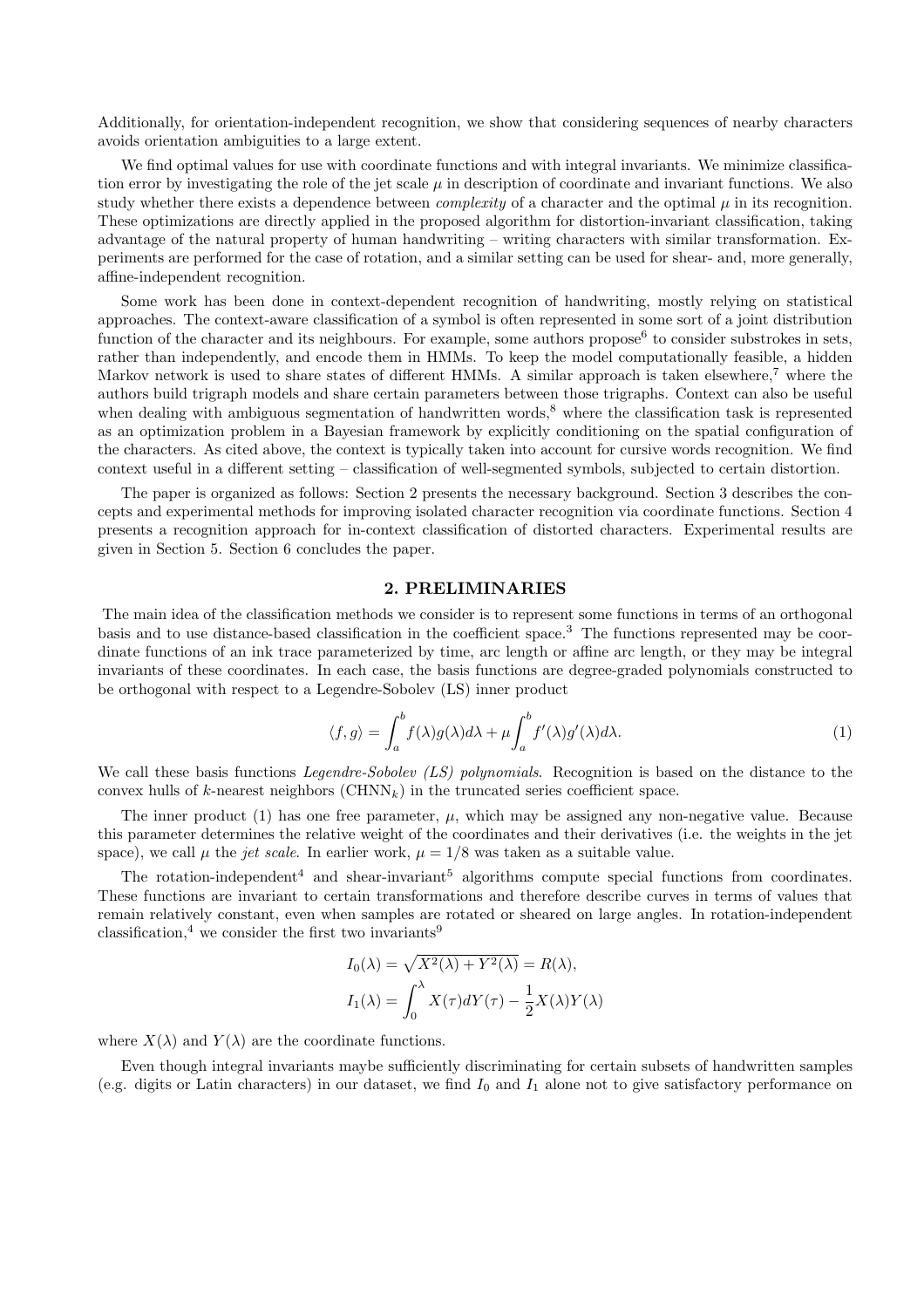

Figure 1. Distorted characters: (a) division vs. (b) modulus; (c) angle bracket vs. (d) angle vs. (e) less than

the whole range of classes. To improve recognition, we select the top T classes with the distance to  $\text{CHNN}_k$ in the space of coefficients of approximation of integral invariants with LS polynomials. To find the final class among these, we solve the following minimization problem for each class  $C_i$  among the top T:

$$
\min_{\phi} \text{CHNN}_k(XY(\phi), C_i),
$$

where  $XY(\phi)$  is the rotated or sheared image of the test sample curves X and Y, and CHNN<sub>k</sub> $(X, C)$  is the distance from a point X (in the Legendre-Sobolev space) to the CHNN<sub>k</sub> in class C.

## 3. IMPROVING ISOLATED SYMBOL CLASSIFICATION

### 3.1 Evaluation of the Jet Scale and the Degree of Approximation

It is easily seen that the jet scale parameter,  $\mu$ , in the LS inner product has an impact on recognition rate. We would like to better understand this dependency in order to optimize this parameter. For each value of  $\mu$ considered in the experiments, LS polynomials are generated, orthogonal with respect to the corresponding inner product.

For these experiments we use a dataset of about 50,000 isolated handwritten mathematical symbols, identical to that described earlier.<sup>3</sup>

**Coordinate Functions** To optimize  $\mu$  for coordinate functions, we consider recognition of the original samples in our dataset without additional distortion. The coordinate functions of samples are approximated with LS polynomials for different  $\mu$ . We test values of  $\mu$  in the range from 0 to 0.10 with the step of 0.002 and from 0.10 to 0.20 with the step of 1/64. Values outside this range give substantially worse results. Samples are classified with the distance to the CHNN<sub>k</sub> in the space of the coefficients of coordinate functions.<sup>3</sup>

Integral Invariants To study the impact of  $\mu$  on integral invariants, we consider characters with unknown orientation. The whole collection of original samples is rotated by an angle  $\alpha$  between  $\pi/9$  and  $2\pi$ . All multiples of  $\pi/9$  are tested. For each angle,  $I_0$  and  $I_1$  are computed for original and transformed samples. The invariants are then approximated with LS series for different values of  $\mu \in (0, 0.2]$  with the step of 0.002. For each value of  $\mu$ , the average maximum approximation error with respect to angle is found as

$$
\omega = \frac{1}{n} \sum_{k=1}^{n} \max_{ij} (c_{ij} - c_{ij}^{\frac{k\pi}{9}})
$$
\n(2)

where  $c_{ij}$  is the j-th coefficient of the *i*-th original sample, and  $c_{ij}^{\frac{k\pi}{9}}$  is the corresponding coefficient of the sample, rotated on angle  $\frac{k\pi}{9}$ .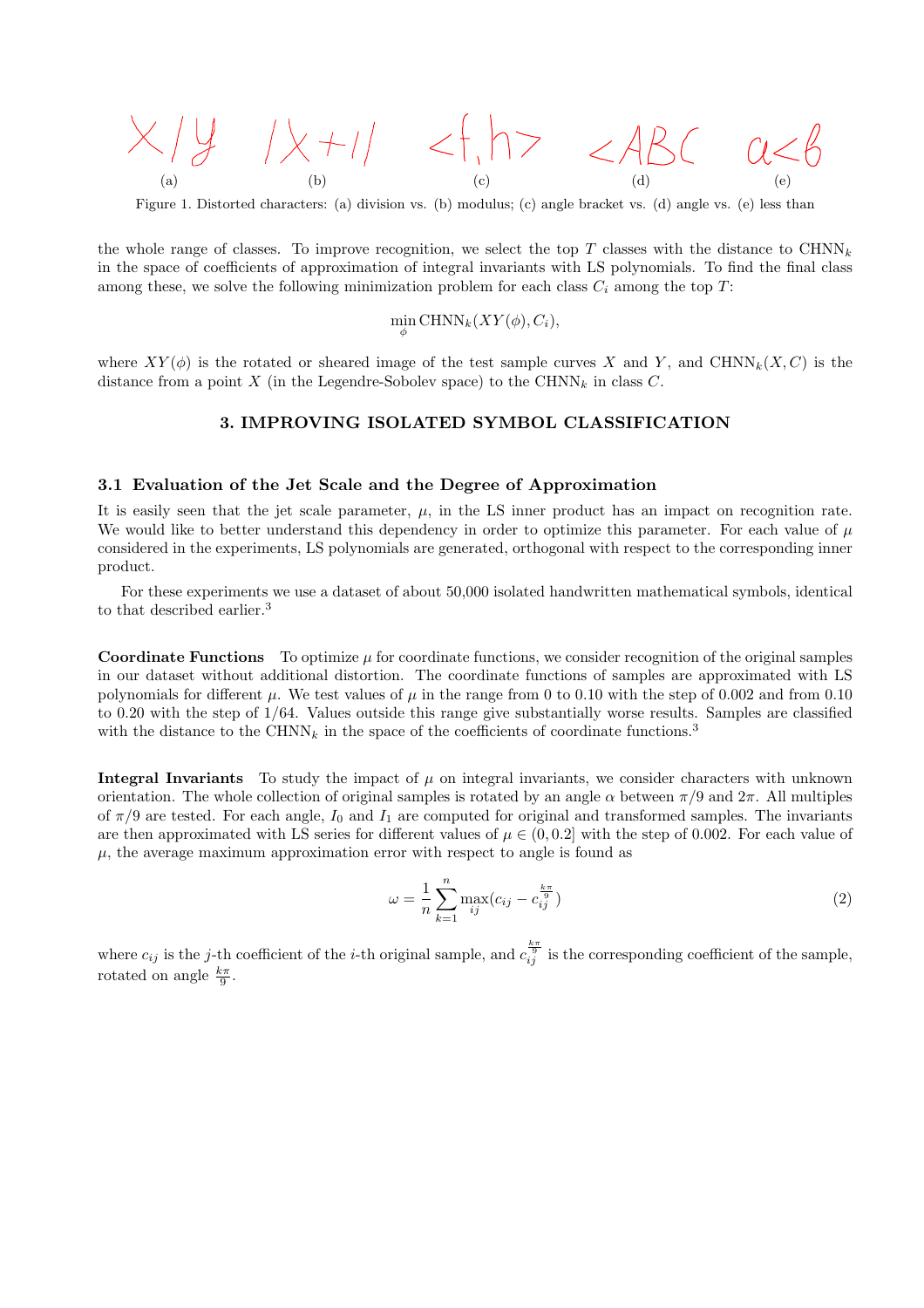

Figure 2. Characters from the training dataset

Complexity of Handwritten Characters We consider the possibility that the optimal value of  $\mu$  may depend on the nature of the characters to be recognized. To understand this, we take the notion of a sample's complexity as

$$
\eta = \sum_{i=1}^{d} (X_i^{1/i} + Y_i^{1/i}),
$$

where  $X_i$  and  $Y_i$  are normalized coefficients of approximation of the sample with orthogonal polynomials. Coefficients of higher degree are typically greater for "complex" characters – characters that contain large number of loops and/or amount of curvature.

Degree of Approximation The degree of the truncated series, d, regulates how well curves are approximated. In general, higher degree polynomials provide lower error. Sometimes, however, higher order approximation of equidistant nodes may cause extreme oscillation at the edges of an interval (Runge's phenomenon). To find the optimal degree, we evaluate the recognition error, the maximum absolute and the average relative approximation error depending on d. The approximation errors are computed similar to the way, as shown in subsection 3.1, but instead of coefficients we compare original and approximated coordinates of samples.

## 4. IMPROVING IN-CONTEXT INVARIANT CLASSIFICATION

Context-Dependent Recognition There are two main approaches to recognition of handwritten mathematics: symbol-at-a-time and formula-at-a-time. Even though comprehensive semantic and syntactic verification of math is quite challenging, studies suggest that context can play an important role in accurate classification and grammatical information can be an asset.<sup>10</sup> Moreover, it has been shown<sup>11</sup> that *n*-grams provide useful information in a mathematical setting. These facts suggest that contextual information should be taken into account, especially considering large number of similar-shaped symbols that appear ambiguous on their own. Figure 1 shows typical challenges that arise in classification of individual samples, but which are resolved by considering context.

Algorithm To improve classification of transformed characters, we propose to recognize a set of n samples at a time with the assumption that the characters in the set are transformed by approximately the same degree, see Algorithm 1. This assumption is justified, since samples written by a person are subject to similar distortions. Moreover, we find that symbols in our dataset exhibit various degrees of rotation and shear. Such initial transformations incorporate noise to the model and reflect real-life handwriting. We consider the case of rotation. Shear may be handled similarly. The algorithm is applied to a sequence of n characters rotated on a random angle  $\gamma \in [-\beta, \beta]$ . The value of  $\epsilon_{\alpha}$ , given in (3), can be interpreted as the error likelihood in recognition of the sequence distorted by an angle  $\alpha$ . The value is derived from the observation that while the distance to the closest class is decreasing and sum of the distances to the closest p classes is increasing, the possibility of a recognition error is declining. Therefore, in the last step the algorithm finds and returns the angle  $\gamma$  of transformation that yields the least error likelihood of the whole sequence.

**Complexity Analysis** As has been shown,<sup>2</sup> the coefficients of a d-dimensional approximation can be computed in online time  $OL_n[O(d), O(d^2)]$ , where  $O(d)$  is the time complexity as each new point is observed and  $O(d^2)$ is the cost at pen up. Sample normalization is performed in linear time. It was shown<sup>5</sup> how to compute each coefficient of approximation of  $I_1$  in  $O(d^2)$ . Distance from a point to a CHNN<sub>k</sub> is theoretically computed in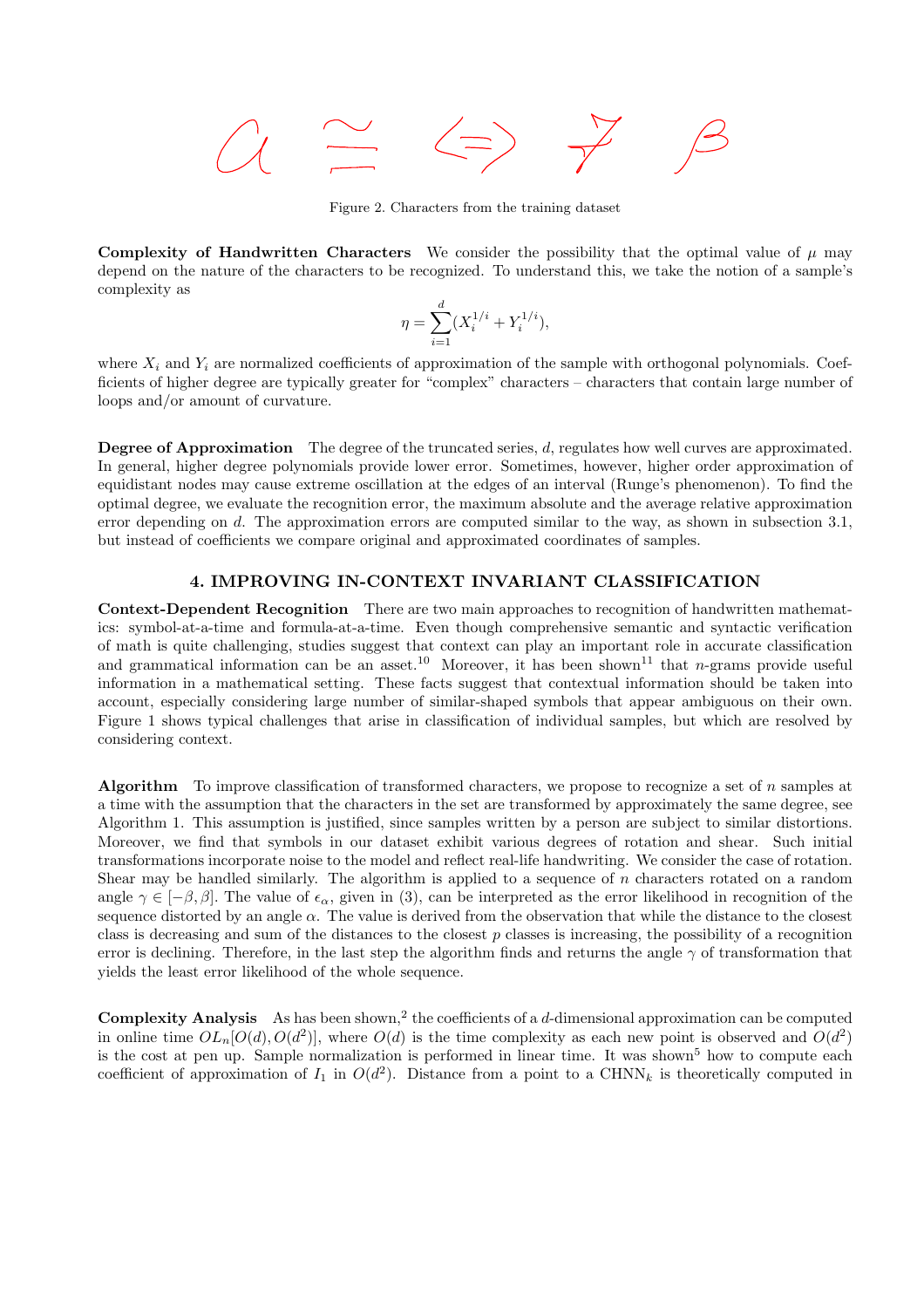#### Algorithm 1 In-context rotation-invariant recognition

**Input:** A set of n rotated test samples and an angle  $\beta$  of the maximum possible rotation of the samples. **Output:** A set of n recognized samples and the angle  $\gamma$  of rotation of the samples.

for  $i = 1$  to n do

Approximate coordinate functions  $X_i(\lambda)$  and  $Y_i(\lambda)$ , parameterized by arc length, with LS polynomials up to degree d, as was described in Section 2

$$
c_{xy}^i = (X_{i0},...X_{id}; Y_{i0},...Y_{id}).
$$

Normalize the sample with respect to position by ignoring the 0-order coefficients  $X_{i0}$  and  $Y_{i0}$ , and with respect to size by dividing each coefficient by the norm  $\sqrt{\sum_{j=1}^{d}(X_{ij}^2 + Y_{ij}^2)}$ . Approximate  $I_0$  and  $I_1$  with LS polynomials, yielding

$$
c_{II}^i = (I_{i0}^0, \dots I_{id}^0; I_{i0}^1, \dots I_{id}^1).
$$

With Euclidean distance between vector  $c_{II}^i$  of the test sample and analogous vectors of training characters: Find T closest CHNN<sub>k</sub>. These T classes serve as candidates for the *i*-th sample in the sequence. end for

for  $\alpha = -\beta$  to  $\beta$  by step of 1 degree do

Compute

$$
\epsilon_{\alpha} = \prod_{i=1}^{n} \frac{D_{i\alpha}^{1}}{\sum_{j=1}^{p} D_{i\alpha}^{j}}
$$
\n(3)

where  $D_{i\alpha}^{j}$  is the Euclidean distance to the j-th closest CHNN<sub>k</sub> among the candidate classes T for the sample i in the sequence, rotated by angle  $\alpha$ , and p is a parameter to be evaluated. Distance D is computed in the space of coefficients of LS polynomials of coordinate functions.

end for Find  $\epsilon_{\gamma} = \min_{-\beta \leq \alpha \leq \beta} \epsilon_{\alpha}$ return *n* and  $\gamma$ .

 $O(d^4)$ . It performs much faster in practice, however, because at each recursive call the dimension often drops by more than one.<sup>4</sup>





Figure 3. Recognition error of non-transformed characters for different values of  $\mu$ 



Experimental Setting The testing set is represented in  $InkML<sup>12</sup>$  format and contains 50,703 characters in 242 classes. It includes  $UNIPEN^{13}$  and  $LaViola^{14}$  databases, as well as symbols collected at the Ontario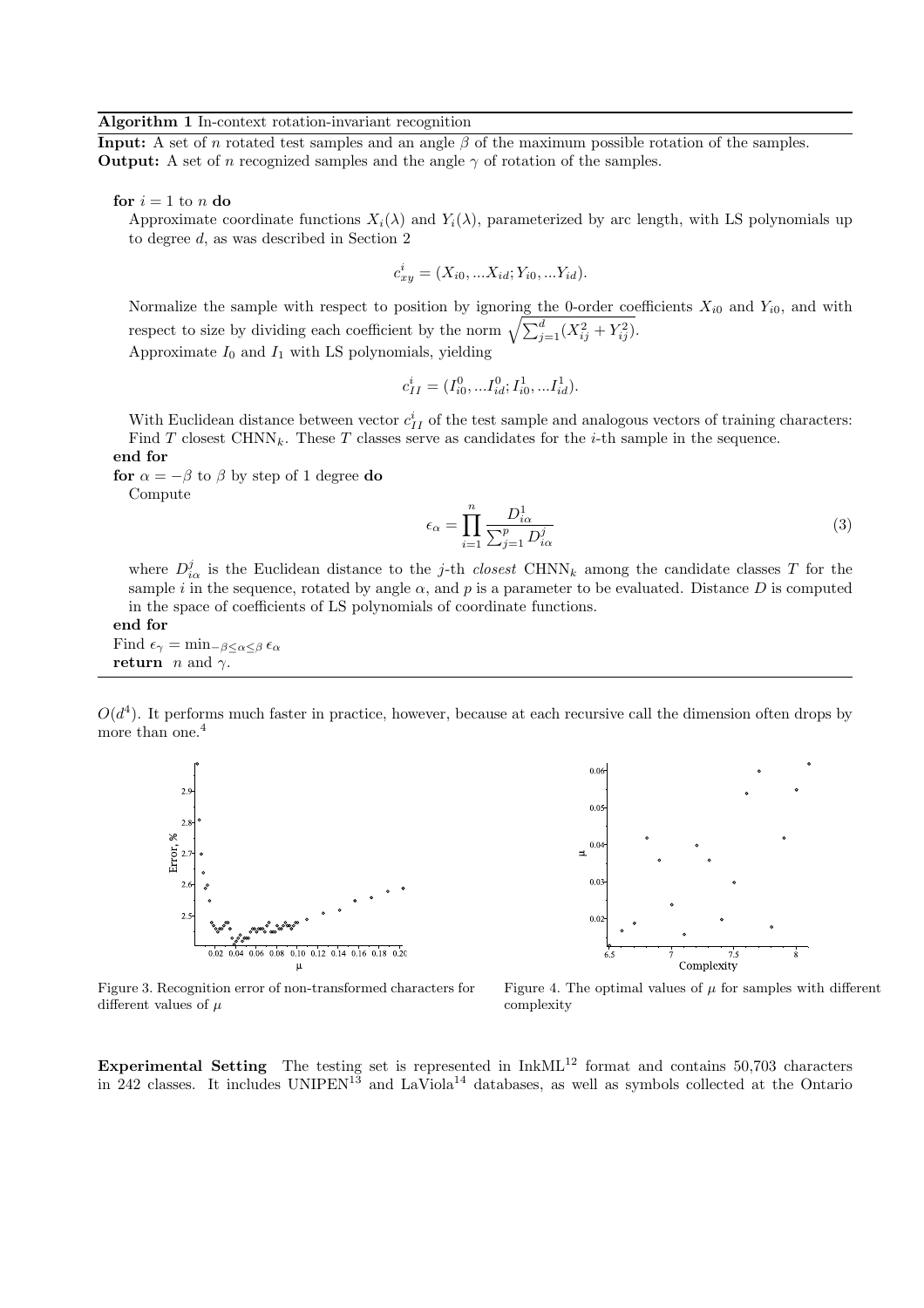

Figure 5. Average maximum error in coefficients of (a)  $I_0$  and (b)  $I_1$  depending on  $\mu$ 

Research Centre for Computer Algebra. Class labels incorporate the number of strokes (therefore, single-stroke and double-stroke "7" are considered as different classes). Examples of the characters from the dataset are given in Figure 2. Further details of the experimental data set have been given earlier.<sup>3</sup>

The experiments are performed with 10-fold cross-validation. The model is trained with non-transformed samples. For the recognition phase, sequences of  $n$  characters are taken from the dataset and each sequence is rotated by a random angle  $\gamma \in [-\beta, \beta]$ .

## 5. EXPERIMENTAL RESULTS

## 5.1 Isolated Symbol Classification

**Coordinate Functions** Figure 3 shows the error rate for recognition using coefficients of the  $X$  and  $Y$  coordinate functions. An error rate of approximately 2.4% is reached for  $\mu = 0.04$  and therefore this value is taken as the optimum for approximation of coordinate functions.

Optimal  $\mu$  for Characters with Different Complexities We find that the optimal  $\mu$  value is not strongly correlated with the complexity of characters. On the other hand, the recognition error is correlated with the complexity. Samples with small complexity  $4 \leq \eta \leq 4.5$  (most of which are linear symbols such as "-") have  $0\%$ classification error for most of values of  $\mu \in (0, 0.1]$ . Recognition error is increasing with the increase of complexity and reaches 5.8% for samples that have the maximal value of  $\eta \approx 8.2$  in our dataset, such as "g". The optimal values of  $\mu$  for recognition of samples with different complexities are shown in Figure 4. Results of Spearman and Kendall tau-a correlation tests between complexity and  $\mu$  are respectively:  $\rho_{\mu,\eta}(13) = 0.52, p = 0.047$  and  $\tau_{\mu,\eta}(13) = 0.38, p = 0.053.$ 

Integral Invariants Figure 5 shows the average maximum error of the coefficients of integral invariants with respect to different rotation angles as explained in section 3.1. The optimal value of  $\mu$ , giving minimal error for  $I_0$  and  $I_1$ , is found to be 0.012. Thus, for robust rotation-independent classification, each invariant should be approximated with the obtained  $\mu$ . This value is preferable, since it provides the highest degree of invariance.

Evaluation of Degree of Approximation The recognition error, the maximum absolute approximation error and the average relative approximation error are presented in Table 1. We find degree 12 to be the optimum for recognition of symbols in our collection.

It is interesting that the recognition error starts to increase for  $d > 12$ . A similar trend applies to the maximum absolute and average relative errors. This confirms that higher order approximation may not be the optimal choice. On one hand it may lead to the Runge's phenomenon and on the other hand it may cause overfitting.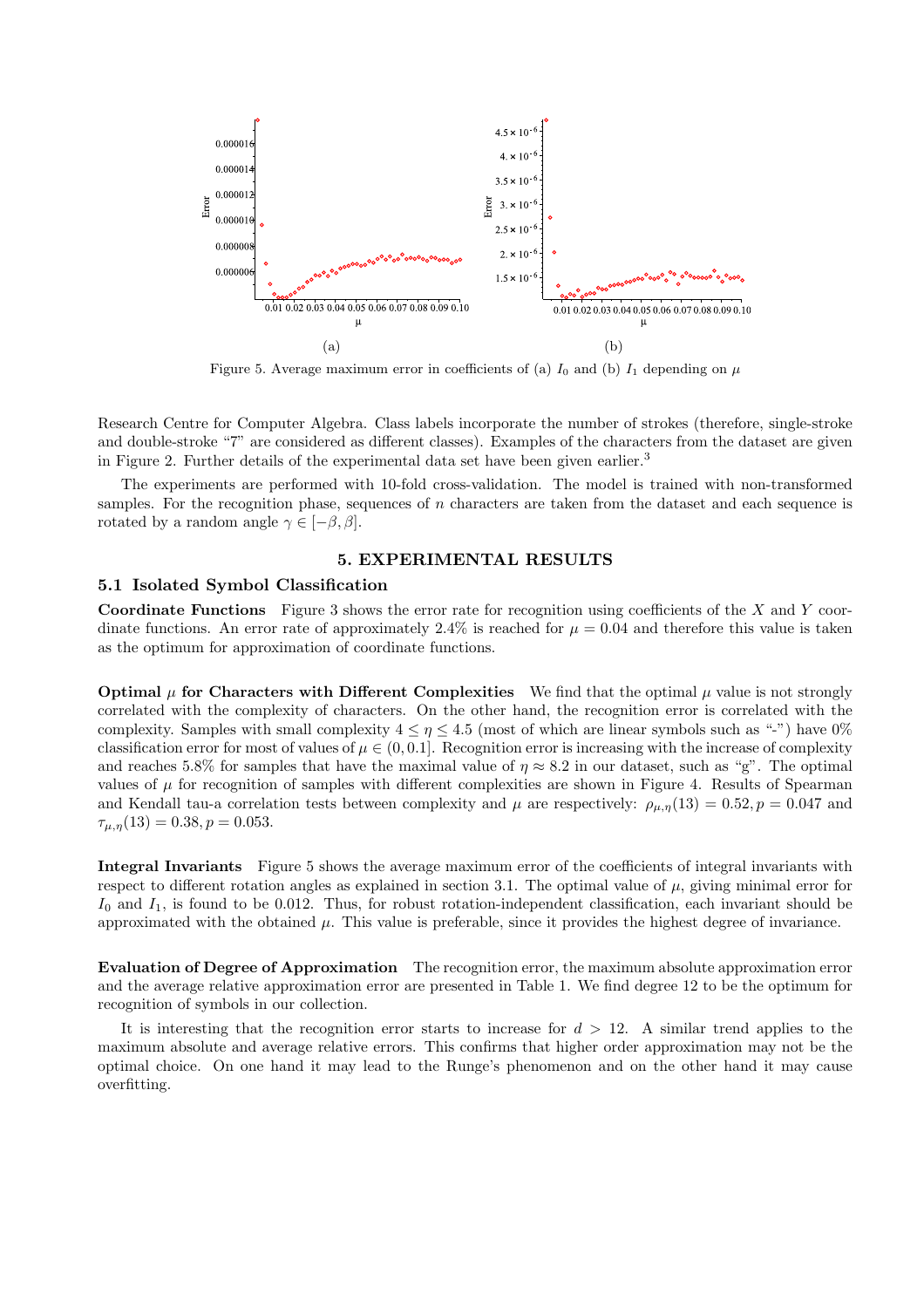Table 1. The recognition error, the maximum approximation error and the average relative error for different degrees of approximation d,  $\mu = 0.04$ 

| Degree of approximation                   |     |      |      |      |      |      |      |
|-------------------------------------------|-----|------|------|------|------|------|------|
| Recognition error $\%$                    |     | 2.49 | 2.46 | 2.43 | 2.44 | 2.45 | 2.46 |
| Maximum approximation error               | 707 | 539  | 539  | 484  | 475  | 494  | 500  |
| Average relative error $(\times 10^{-3})$ |     |      |      |      |      |      |      |



Figure 6. Recognition error  $(\%)$  for different size of context n and different angles of rotation (in radians)

#### 5.2 In-Context Classification

There are 3 parameters that in-context recognition rate can depend on, see Algorithm 1: the number p of closest classes in computation of error likelihood, the rotation angle, and the size  $n$  of the set of characters. To evaluate p, we fix the parameter  $n = 3$  and perform classification for values p of 2, 3 and 4. We find that p has almost no effect on recognition error, and therefore, we take  $p = 3$  and continue the experiments.

With the fixed value of p, evaluation is performed depending on  $n$  and the rotation angle, see Figure 6. A significant reduction in error rate is achieved compared to the results reported earlier, $4$  which are equivalent to  $n = 1$ . The major improvement is obtained if sequences of length  $n = 3$  are recognized, rather than 1 or 2. For example, with rotation of 1 radian,  $n = 3$  gives an error rate of 3.75% versus 8.2% reported previously. For more accurate classification and/or depending on an application, higher  $n$  can be used.

## 6. CONCLUSION

We have investigated several methods for improvement of orthogonal-series based character recognition, both in the case of isolated characters of known orientation and sequences of characters of unknown orientation. We have found (1) an optimal range of values for the jet scale for coordinate basis functions, (2) that this optimal value of  $\mu$ , to a first approximation, does not depend on the complexity of the characters tested, (3) optimal values for the jet scale for the integral invariants  $I_0$  and  $I_1$ , used for transformation-independent recognition, and (4) the optimal degree of the approximating series. In addition, we developed an in-context rotation-invariant algorithm that yields substantially better results than isolated recognition and can be extended to other transformations.